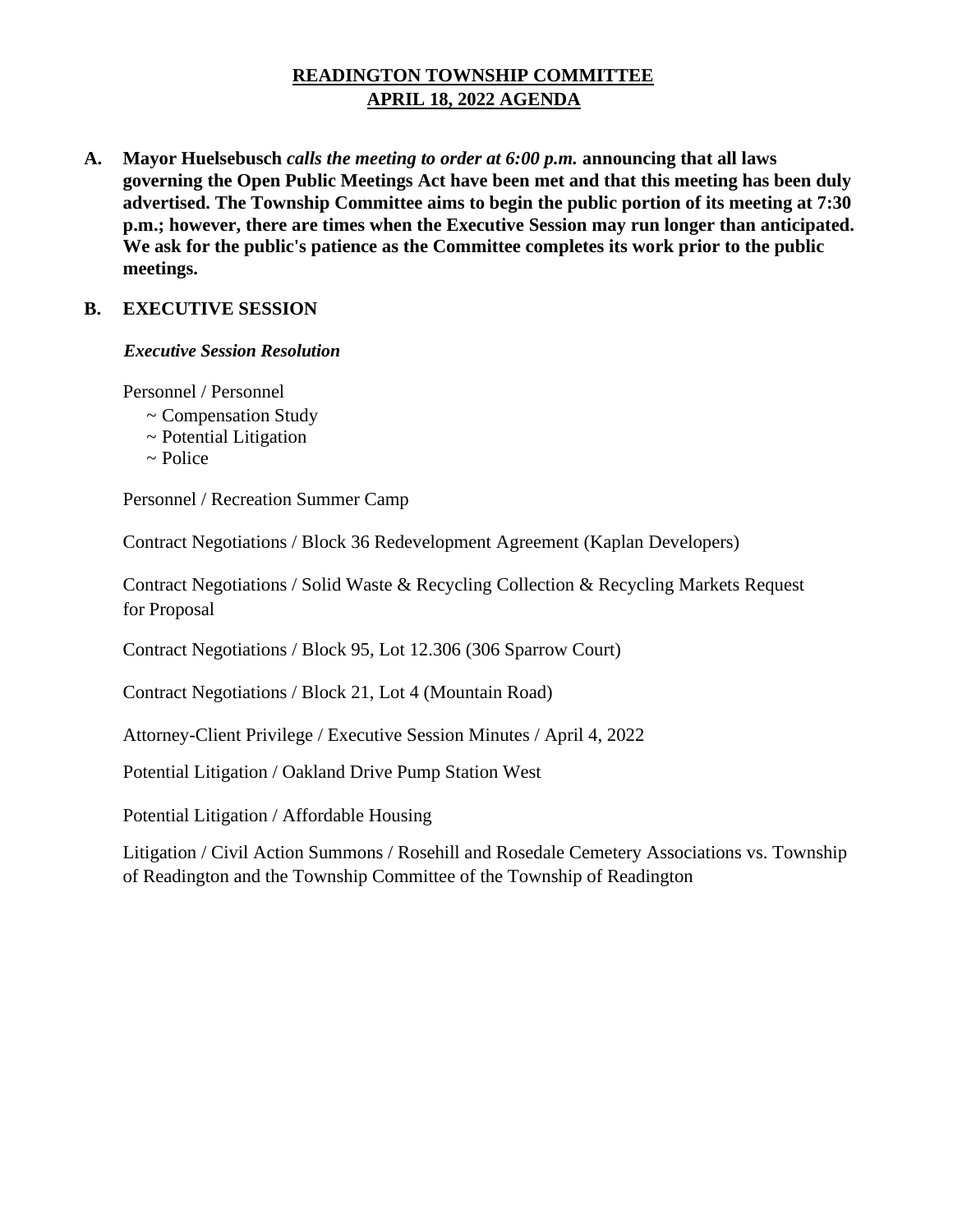## **C. SALUTE TO FLAG**

## **D. REPORT ON EXECUTIVE SESSION**

#### **E. CONSENT AGENDA**

All items listed with an asterisk "\*" are considered to be routine by the Township Committee and will be enacted by one motion. There will be no separate discussion of these items unless a Committee member or citizen requests, in which event the item will be removed from the General Order of Business and considered in its normal sequence on the agenda.

### 1. *\* Results of Bond Anticipation / Note Sale - resolution*

### **F. \* APPROVAL OF MINUTES**

 *Minutes of April 4, 2022 meeting* 

### **G. COMMENTS FROM THE PUBLIC for items listed on the agenda only**

*(Note: The Committee will take public comment on the ordinance(s) listed under Section H during the Public Hearing portion)*

### **H. PUBLIC HEARING**

1. *An Ordinance Amending and Supplementing the Code of the Township of Readington, County of Hunterdon, State of New Jersey Pertaining to Refunds for Cancellation of Certain Programs/Activities Administered by Readington Recreation - Ordinance #12-2022* 

### **I. CORRESPONDENCE / OTHER INFORMATION**

1. Letter from Lisa Fania, Municipal Clerk of the Township of Raritan regarding *An Ordinance of the Township of Raritan, County of Hunterdon, State of New Jersey, Amending Attachment 1 Entitled "Schedule 1, Schedule of Area, Yard and Building Requirements" to Chapter 296 Entitled "Land Development" of the Revised General Ordinances of the Township of Raritan to Amend the Maximum Hard Surface Coverage Regulations for Various Residential Zone Districts.*

### **J. NEW BUSINESS**

1. *Bond Ordinance Providing for Various Capital Improvements in and by the Township of Readington, in the County of Hunterdon, New Jersey, Appropriating \$2,218,000 therefor and Authorizing the Issuance of \$1,876,088 Bonds or Notes of the Township to Finance Part of the Cost thereof*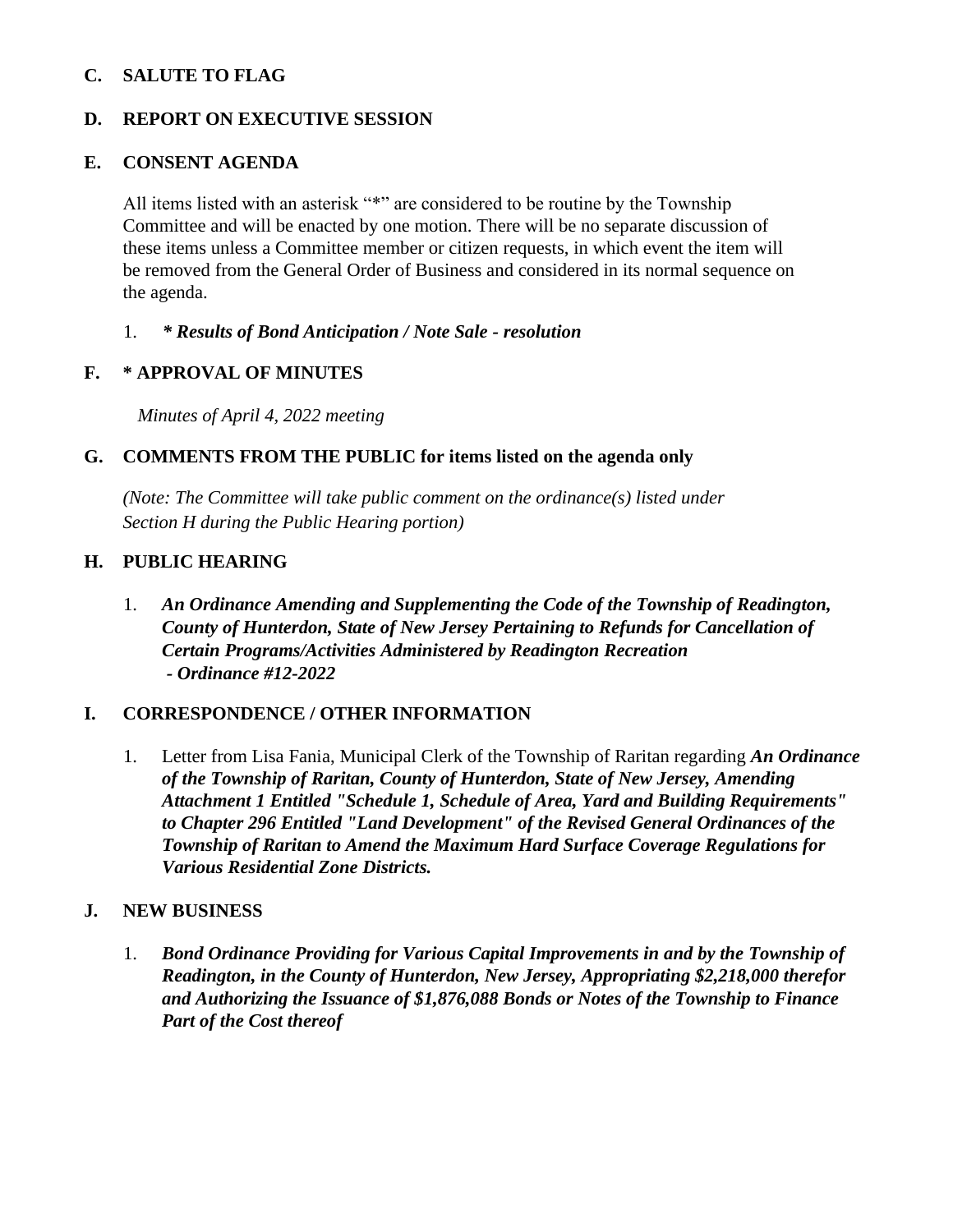- 2. *Ordinance Appropriating \$239,500 from the Capital Improvement Fund to Provide for*  Various Capital Improvements in and by the Township of Readington, in the County of *Hunterdon, New Jersey*
- 3. *Resolution of the Township Committee of the Township of Readington in the County of Hunterdon, New Jersey Designating a Redeveloper and Authorizing the Execution of a Redevelopment Agreement for the Property known as Block 36, Lots 5, 5.02 and 5.04 on the Tax Maps of the Township*
- 4. *Application for Special Events Permit / Readington Buffalo Farm (Lunarfaire)*
- 5. *Application for Special Events Permit / Readington Buffalo Farm (Red Dog Day)*
- 6. *Application for Special Events Permit / Amarilla (Container on Property)*

### **K. ADMINISTRATOR'S REPORT**

### **L. ATTORNEY'S REPORT**

#### **M. COMMITTEE REPORTS**

1. **John Albanese** Planning Board/Affordable Housing **Recreation** *~ Recreation Department Executive Summary*  Social Services

#### 2. **Betty Ann Fort**

Historic Preservation / Museums Zoning Emergency Services / Fire Official Library Services

### 3. **Jonathan Heller**

Finance \* *Payment of Bills* \* *Tax Lien Redemption*  Board of Health Sewer Advisory Environmental Commission *2021 Environmental Commission Annual Report*

#### 4. **Juergen Huelsebusch**

Police Department / Traffic Safety Agricultural Advisory Committee Farmland / Open Space Advisory Board